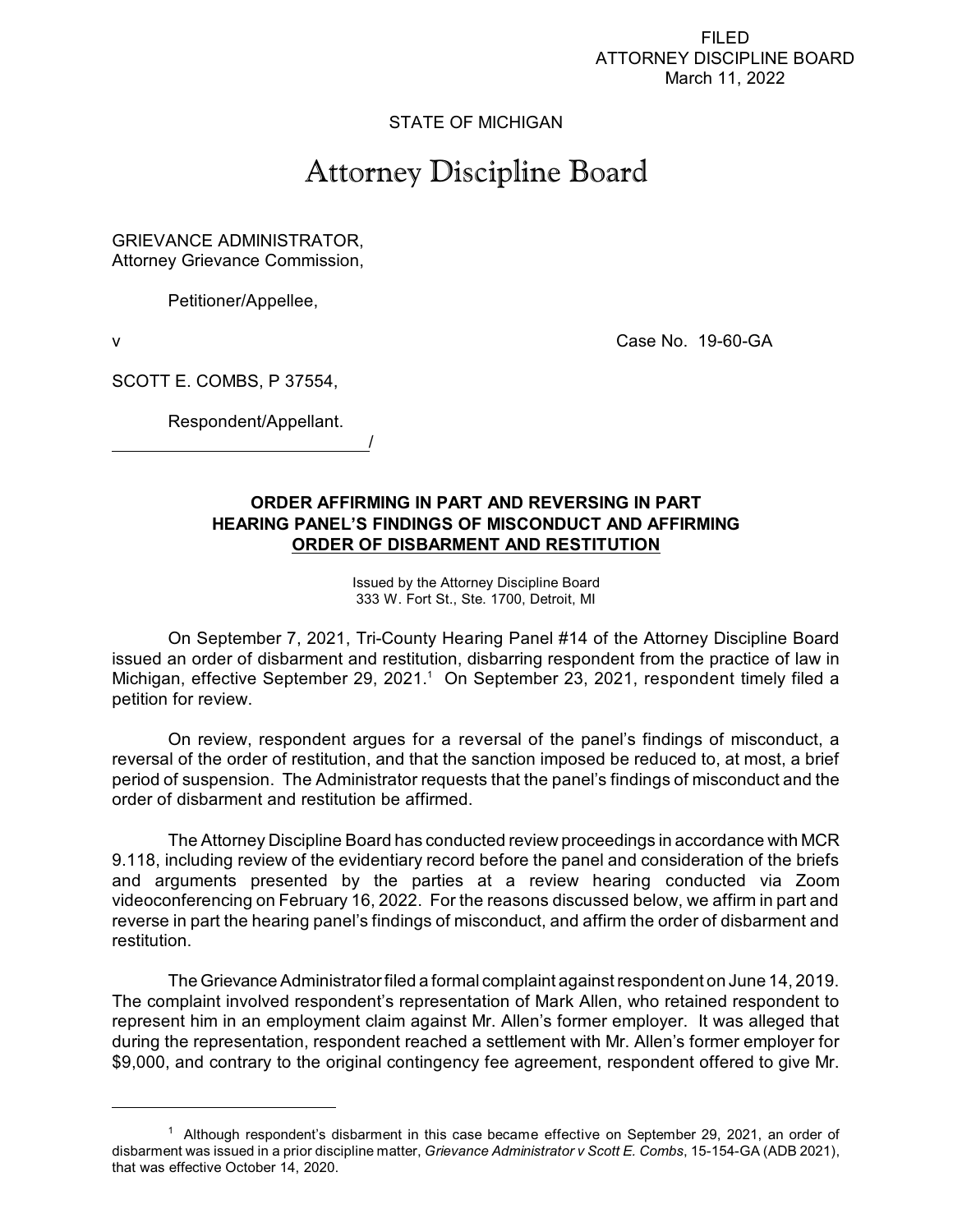Allen all of the settlement proceeds.<sup>2</sup> It was further alleged that, despite this modification of the fee agreement, respondent kept the \$3,600 check and deposited it into his personal business account, and that even after depositing the money into his personal account, respondent continued to tell Mr. Allen that the check was "on the way." The complaint charged respondent with violating MRPC 1.4(a) and (b); 1.5(a) and (b); 1.15(b)(3), (c), and (d); 8.4(b) and (c); and MCR 9.104(1)-(3). (Formal Complaint ¶¶ 30(a)-(m).)

Respondent asserted that he never intended to modify the original contingency fee agreement, and thus he was entitled to the money he deposited into his personal account. Respondent claimed that the original attorney fee agreement was binding on Mr. Allen and that it had not been waived by respondent in either verbal or email discussions with Mr. Allen.

The matter was assigned to Tri-County Hearing Panel #14. The hearings on misconduct were held virtually on July 16, 2020, and December 18, 2020. Mark Allen and respondent were the only witnesses. A total of 23 exhibits were admitted. The hearing panel's misconduct report was issued on April 2, 2021, in which the panel found misconduct as to all of the allegations set forth in the formal complaint.

On June 3, 2021, both parties filed their respective sanction briefs. The Administrator's brief argued for disbarment. Respondent spent the majority of his brief disagreeing with the findings of misconduct, but eventually argued that an admonishment would be appropriate.

The sanction hearing was heard virtually on June 10, 2021. Respondent testified on his own behalf and submitted transcripts of prior testimony of several character witnesses that testified on his behalf in a prior discipline matter. Respondent argued that several mitigating factors applied, and urged the panel to consider imposing an admonishment or reprimand. The Administrator did not call any witnesses, but presented argument regarding the appropriate discipline to impose, asking for disbarment under ABA Standards 4.1 (Failure to Preserve the Client's Property) and 4.6 (Lack of Candor). The Administrator also cited several applicable aggravating factors.

The panel's sanction report was issued on September 7, 2021, and concluded that disbarment was appropriate under ABA Standard 4.11 and ABA Standard 4.61. The panel found that respondent was intentionally dishonest and Mr. Allen suffered an actual injury as a result, and ordered respondent to pay restitution in the amount of \$3,100.00 to Mr. Allen.

When a hearing panel's findings are challenged on review, the Board must determine whether the panel's findings of fact have "proper evidentiary support on the whole record." *Grievance Administrator v August*, 438 Mich 296, 304 (1991). See also *Grievance Administrator v Ernest Friedman*, 18-37-GA (ADB 2019). "This standard is akin to the clearly erroneous standard [appellate courts] use in reviewing a trial court's findings of fact in civil proceedings." *Grievance Administrator v Lopatin*, 462 Mich 248, n 12 (2000) (citing MCR 2.613(C)). Under the clearly erroneous standard, a reviewing court cannot reverse if the trial court's view of the evidence is plausible. *Thames v Thames*, 191 Mich App 299, 301-302 (1991), Iv den 439 Mich 897 (1991).

 $2$  The settlement was divided into two checks: \$5,400 (less taxes) made out to Mr. Allen, and \$3,600 made out to respondent's law firm, based on the original contingency fee agreement. However, it was alleged that respondent offered to give Mr. Allen the entire settlement amount, thereby waiving his contingency fee.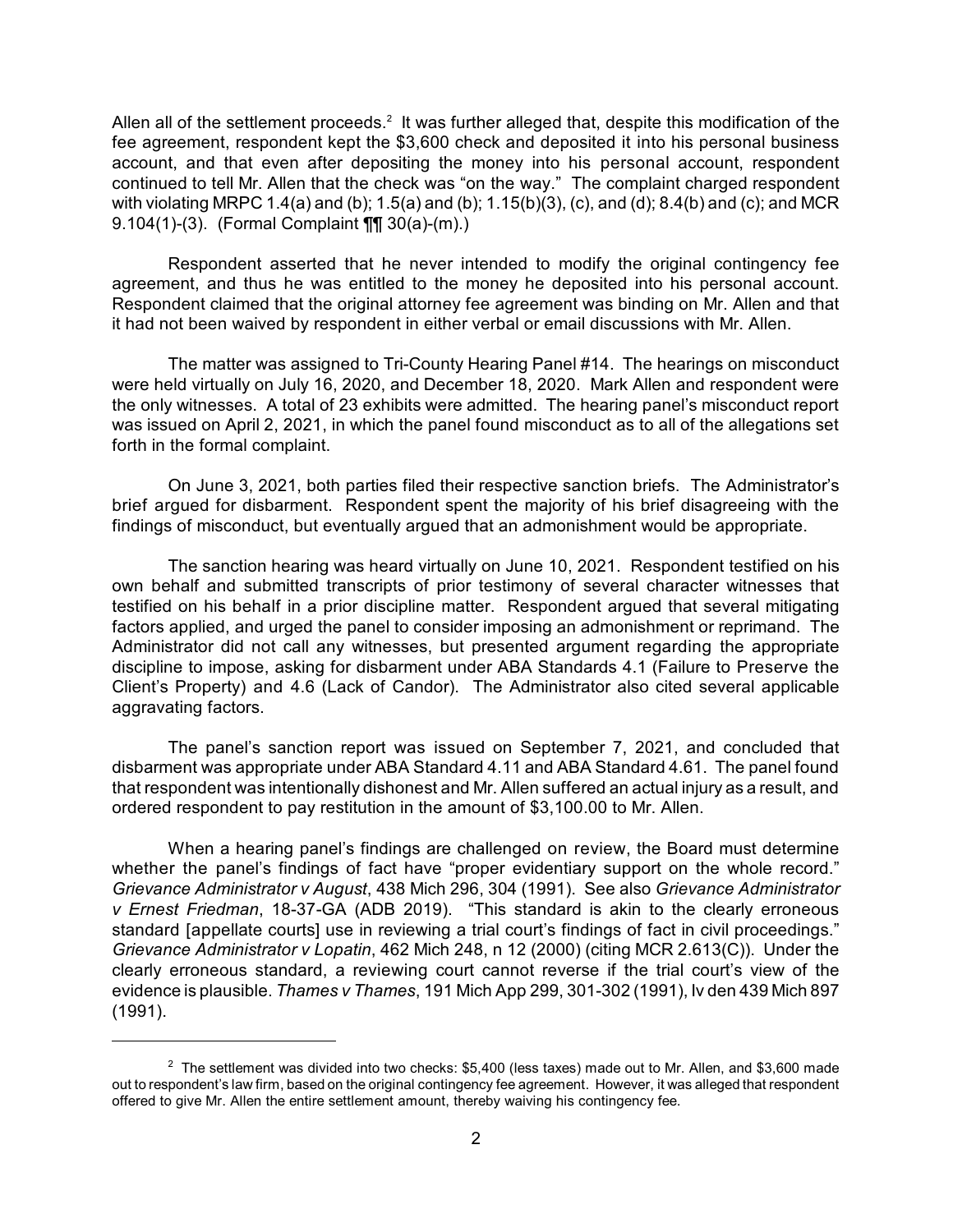Furthermore, "[d]eference is given to the special opportunity of the trial court to judge the credibility of witnesses. MCR 2.613(C)." *Id.* Because the hearing panel has the opportunity to observe the witnesses during their testimony, the Board typically defers to the panel's assessment of their demeanor and credibility. *Grievance Administrator v Ernest Friedman*, 18-37-GA (ADB 2019), citing *Grievance Administrator v Neil C. Szabo*, 96-228-GA (ADB 1998); *Grievance Administrator v Deborah C. Lynch*, No 96-96-GA (ADB 1997).

On review, respondent first argues that there is insufficient evidentiary support for the panel's findings that there was a modification of the fee agreement. We disagree.

A contract, including a written contract, may be modified orally or in writing. *Chatham Super Markets, Inc v Ajax Asphalt Paving, Inc*, 370 Mich 334, 339; 121 NW2d 836 (1963). Here, the hearing panel's misconduct report contains a very detailed review of the email correspondence between respondent and Mr. Allen regarding respondent's offer to give Mr. Allen all of the settlement proceeds and his repeated statements that the check was "on the way," thus waiving his fee and modifying the terms of the original contingency fee agreement. Although respondent contends he never agreed to modify the original agreement, Mr. Allen's testimony and the emails directly contradict this contention, and the hearing panel found Mr. Allen to be more credible. We see no reason to disturb the panel's assessment in this regard.

The hearing panel report also contains a thorough analysis of how they came to the conclusion that the evidence supported the allegations of misconduct set forth in the formal complaint. Our careful review of the record below reaches the same conclusion, with one exception.

First, we agree that the record, specifically the emails and testimony of Mr. Allen, supports the hearing panel's conclusion that respondent failed to communicate with Mr. Allen in violation of MRPC 1.4(a) and (b). Respondent never told Mr. Allen of his intent to keep the \$3,600 check. To the contrary, respondent indicated he was going to give Mr. Allen the entire settlement, and repeatedly told Mr. Allen that the check was "on the way," even after respondent deposited the check into his own personal account.

We also agree the record supports the hearing panel's finding that respondent violated 1.15(b)(3) by failing to promptly deliver the funds owed to Mr. Allen and failing to render a full accounting to Mr. Allen regarding the funds in his possession, MRPC 1.15(c), by failing to keep disputed funds separately in trust until the dispute was resolved, and MRPC 1.15(d), by failing to hold property of a client separate from the lawyer's own property. Pursuant to the modification of the original contingency agreement, the \$3,600 check (less \$500 that Mr. Allen offered to give to respondent) represented client funds that should have been deposited into the IOLTA. To date, Mr. Allen has not received any of those funds. By depositing the \$3,600 check into his business operating account, respondent converted the money into his own funds. Accordingly, we affirm the hearing panel's finding of misconduct regarding MRPC 1.15.

We also agree with the hearing panel's finding that respondent engaged in conduct involving dishonesty, fraud, deceit or misrepresentation, in violation of MRPC 8.4(b), and that respondent's conduct was prejudicial to the administration of justice (MRPC 8.4(c) and MCR 9.104(1)), constitutes conduct that exposes the legal profession to obloquy, contempt, censure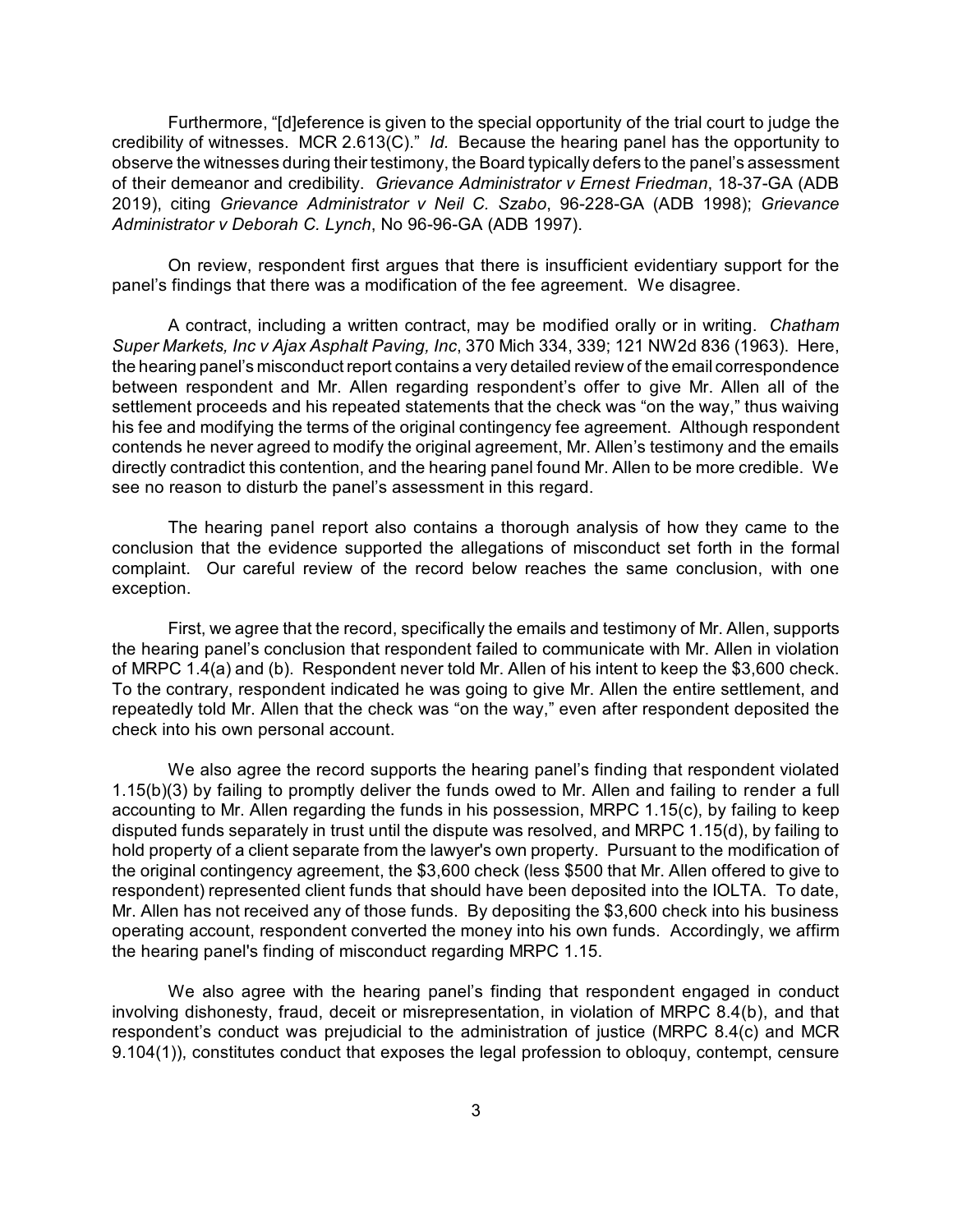or reproach (MCR 9.104(2)), and is contrary to justice, ethics, honesty or good morals (MCR 9.104(3)). After having the opportunity to observe the demeanor and behavior of the witnesses during the hearing, the hearing panel firmly concluded that Mr. Allen was forthright and truthful, while respondent "was not truthful, was not forthcoming, or candid and, in fact, intentionally attempted to mislead the panel with respect to the matters associated with the Formal Complaint." (HP Report, p 9.) Again, we see no reason to disturb this assessment.

The only exception we take with the hearing panel's findings of misconduct is the conclusion that respondent violated MRPC 1.5(a) and (b). We find that there is insufficient evidence in the record to make an "excessive fee" determination. With regard to the MRPC 1.5(a) charge (that respondent charged an excessive fee), the nature of the conduct established is that respondent did not comply with the modified fee agreement, not that the amount agreed upon was excessive. As to the MRPC 1.5(b) charge, the allegation was that respondent did not communicate the rate or basis of the fee. But the misconduct here was not that respondent failed to communicate about the fee – he repeatedly affirmed the modification of the fee agreement and said the check was in the mail – he simply lied in those communications. Therefore, we reverse the hearing panel's finding that respondent violated MRPC 1.5(a) and (b).

With respect to the hearing panel's decision to order disbarment, the record reveals that pursuant to the Court's directive in *Grievance Administrator v Lopatin*, 462 Mich 235 (2000) to employ the ABA Standards, the panel considered the factors in ABA Standard 3.0 (duty violated, mental state, and injury or potential injury involved), the applicable ABA Standards in light of the answers to those questions, and the applicable aggravating and mitigating factors. In determining the appropriate sanction, the hearing panel determined that the most severe violations were those involving respondent's dishonesty, namely MRPC 8.4(b) and MCR 9.104(1) and (3), and that disbarment is the most appropriate sanction under ABA Standard 4.11 (Failure to Preserve Client Property) and Standard 4.61 (Lack of Candor).

Next, the panel considered the applicable aggravating and mitigating factors and concluded that "no credible mitigating factors for respondent's conduct has been presented to the Panel," and that "[u]nfortunately in reviewing the ABA Standards on aggravating factors found in Section 9.22 of the ABA Standards, the Respondent does not fare well." (HP Report, p 4.) The hearing panel emphasized the fact that respondent was already disbarred in a prior discipline proceeding, but also found the following aggravating factors applicable: dishonest or selfish motive  $[9.22(b)]$ ; a pattern of misconduct  $[9.22(c)]$ ; multiple offenses  $[9.22(d)]$ ; submission of false evidence, false statements, or other deceptive practices during the discipline process [9.22(f)]; refusal to acknowledge the wrongful nature of the conduct [9.22(g)]; vulnerability of the victim [9.22(h)]; and substantial experience in the practice of law [9.22(I)]. The panel concluded that Mr. Allen suffered an actual injury as a result of respondent's intentional misconduct, and thus ordered restitution in the amount of \$3,100.00.

The Board's standard of review in this case is set forth in *Grievance Administrator v Mark J. Tyslenko*, 12-17-GA (ADB 2013) at pp 5-6:

> [O]urresponsibility to ensure consistency and continuity in discipline imposed by panels and the Board sometimes requires us "to independently determine the appropriate weight to be assigned to various aggravating and mitigating factors depending on the nature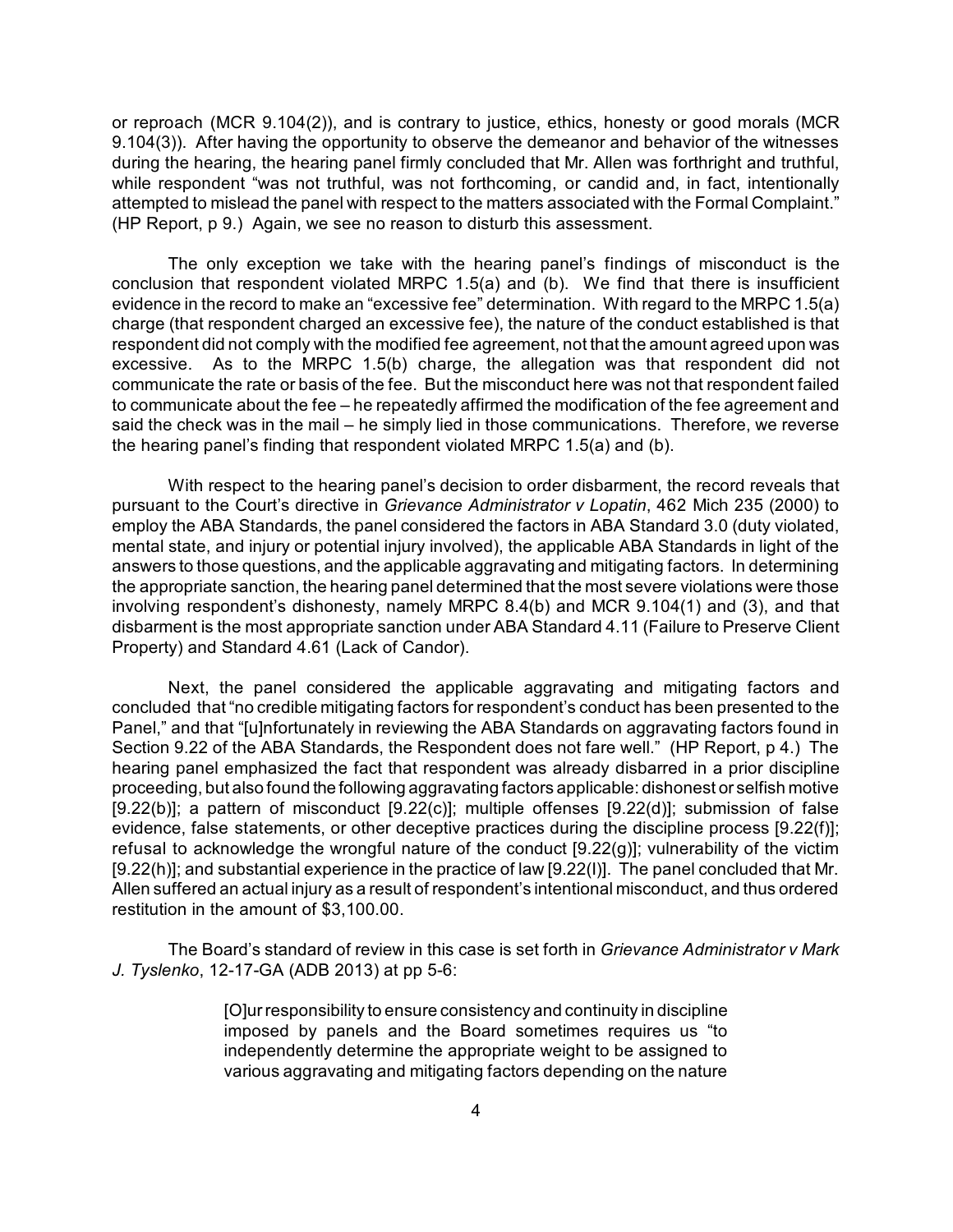of the violation and other circumstances considered in similar cases." *Grievance Administrator v Karen K. Plants*, 11-27-AI; 11- 55-JC (ADB 2012), p 18, citing *Grievance Administrator v Saunders V. Dorsey*, 02-118-AI; 02-121-JC (ADB 2005). Further, as we have said previously:

> [T]he same aggravating or mitigating factor may warrant different degrees of consideration, depending upon the facts and circumstances of a case . . . [For] example, the mitigating effect of certain factors identified in Standard 9.32 may be sufficient to warrant a decrease in the level of discipline in a case involving relatively minor misconduct while the same mitigating factors may not warrant consideration of discipline less than revocation in cases involving the "capital offenses" of law discipline, such as intentional theft of client funds held in trust or deliberate presentation of a forged document during a proceeding. [*Grievance Administrator v Che A. Karega*, 00-192-GA (ADB 2004) (Memorandum Opinion, After Remand), p 8.]

Here, the panel's findings regarding mitigation and aggravation have proper evidentiary support, and we find no error in the weight assigned to these factors and balanced by the panel.

Traditionally, the Board will not disturb a panel's determination as to the appropriate level of discipline unless it is clearly contrary to fairly uniform precedent for very similar conduct or is clearly outside the range of sanctions imposed for the type of violation at issue. *Grievance Administrator v Gregory J. Reed*, 10-140-GA (ADB 2014); *Grievance Administrator v Jeffrey R. Sharp*, 19-80-GA (ADB 2020); *Grievance Administrator v Christopher S. Easthope*, 17-136-GA (ADB 2021). Here, the sanction imposed by the panel has not been demonstrated to be inappropriate under either of these factors.

Upon careful consideration of the whole record, the Board is not persuaded that the hearing panel's findings of misconduct (with the exception of finding a violation of MRPC 1.5), and decision to disbar respondent and order restitution were inappropriate.

## **NOW THEREFORE**,

**IT IS ORDERED** that the hearing panel's findings of misconduct are **AFFIRMED** in part and **REVERSED** in part. The findings of a violation of MRPC 1.4(a) and (b), 1.15(b)(3), (c), and (d), 8.4(b) and (c), and MCR 9.104(1)-(3) are **AFFIRMED**. The findings of a violation of MRPC 1.5(a) and (b) are **REVERSED**.

**IT IS FURTHER ORDERED** that the hearing panel's order of disbarment and restitution issued September 7, 2021, is **AFFIRMED**.